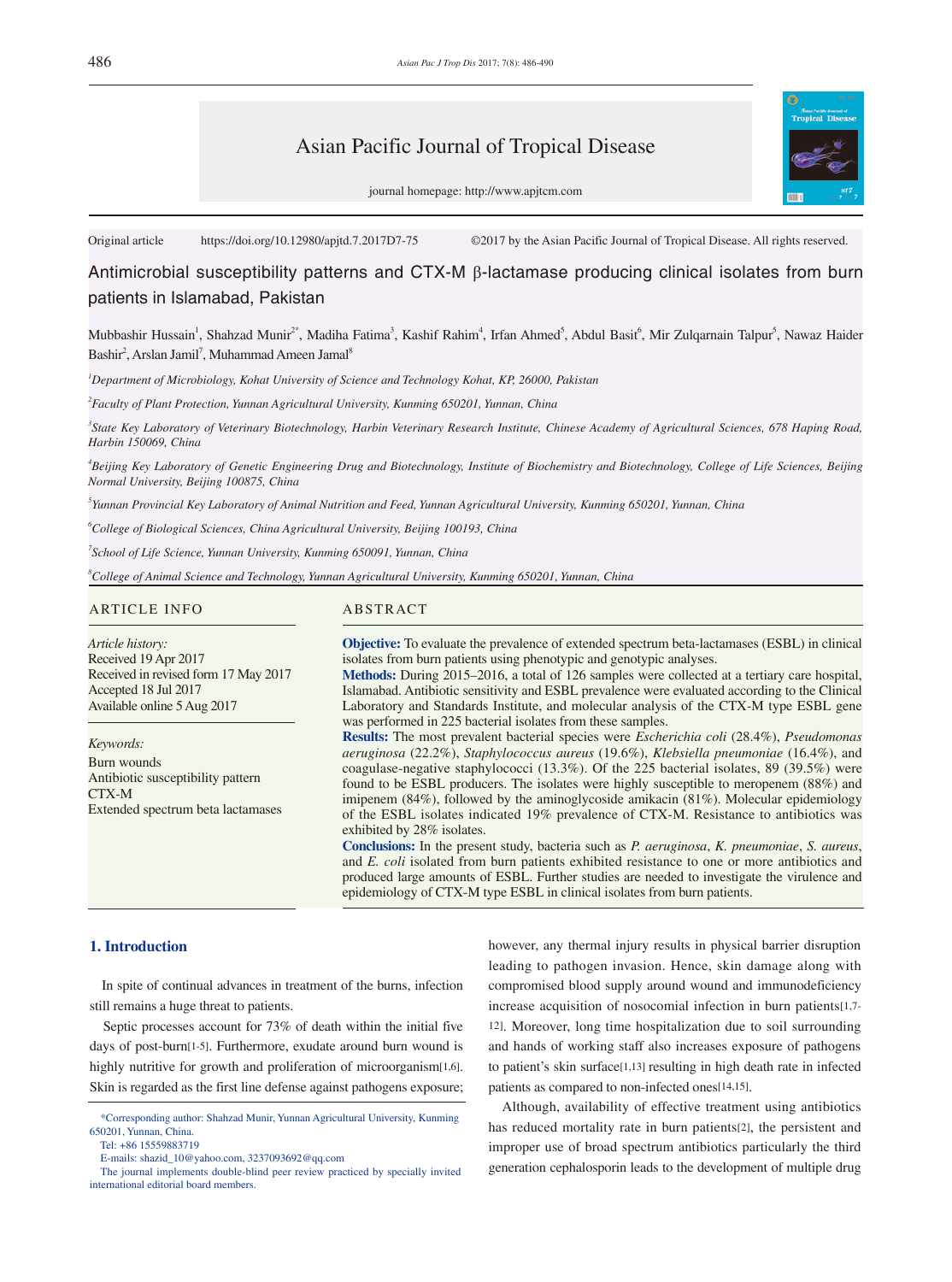resistant strains thus limiting therapeutic options[3,13,16-19]. The primary cause for production of multiple drug resistant strains is β-lactamases particularly extended spectrum β-lactamases (ESBL) whose incidence is steadily increasing all over the world[9,16,19- 24]. Most prevalent types of ESBL are TEM (TEM1-2), SHV-1 and CTX-M which are produced by Gram negative bacilli. The TEM and CTX-M type β-lactamases are produced by Enterobacteriaceae, while SHV type by *Klebsiella* spp. The global spreading of CTX-M ESBL has also been reported since last 10 years in different regions of Europe, and Asia including China and Pakistan, hence early detection of these multi-drug resistant bacteria is important in defining therapies for the prevention of nosocomial infections in the community[22]. In these strains *Escherichia coli* (*E. coli*) was observed to be pandemic[22].

 Due to limited research work in Pakistan, the present study aimed at evaluating the bacteria from burn victims for antimicrobial susceptibility pattern, detection of ESBL production in clinical isolates and further molecular detection of CTX-M type ESBL gene responsible for prevalence of ESBL.

#### **2. Materials and methods**

#### *2.1. Sample collection*

 This study was conducted at Department of Microbiology, Kohat University of Sciences and Technology, Pakistan and National Institute of Health (NIH), Islamabad, Pakistan from January 2015 to August 2016. A total of 126 wound samples were collected from burn care center of Islamabad under sterile conditions and cultured aerobically for 24 h at 37 °C in blood agar and McConkey agar for analyzing the morphological and biochemical characteristics.

### *2.2. Antibiotic susceptibility test*

 The antibiotic susceptibilities of isolated pathogens were checked through Kirby-Bauer's disk diffusion method under aseptic conditions. Briefly, sterile swabs were used to pick the inoculums and streaking was done over the entire sterile surface of Mueller-Hinton agar plate. The streaking was repeated 2–3 times to ensure the proper distribution of bacterial inoculums to obtain the even lawn. The antimicrobial disks of specific concentration were dispensed onto the medium surface gently and incubation was carried out for 24 h at 37 °C. The antibiotics used were amikacin (Ak), ceftazidime (CAZ), ceftriaxone (CRO), piperacillin/tazobactam (TZP), amoxicillin-clavulanic acid (AMC), imipenem (IPM), meropenem (MEM), cephradine (CE), ciprofloxacin (CIP), cefaclor (CEC), cefpirome (CPO), cefoperazone + sulbactam (SCF), gentamicin (GTX), doxycycline (DO), ampicillin (AMP), and co-trimoxazole (SXT). The inhibition zone of bacterial growth around the antibiotic disc was measured in mm and results were interpreted as stated by Clinical Laboratory Standard Institute (CLSI) guidelines[25].

## *2.3. Detection of ESBL*

Phenotypic detection of ESBLs was performed by proper

inoculation with standardized inoculums (0.5 McFarland) on Mueller Hinton agar. The center of the Petri plate was amended with augmentin (20 µg amoxicillin and 10 µg clavulanic acid) disc and the third generation cephalosporins antibiotic discs of cefotaxime (CTX, 30 µg), ceftazidime (CAZ, 30 µg), and ceftriaxone (CRO, 30  $\mu$ g) placed at 15 mm distance from augmentin. A difference of  $> 5$ mm between the zone of inhibition of a single disc and combination with clavulanic acid indicates the presence of ESBL positive isolate.

### *2.4. DNA extraction and PCR detection of CTX-M gene*

 The whole genomic DNA was prepared from cultured strains. The *CTX-M* gene was amplified through specific oligonucleotides primers, forward primers CTX-M, F 5′- CGTCACGCTGTTGTTAGGAA-3′ and reverse primers CTX-M, R 3′-ACGGCTTTCTGCCTTAGGTT-5′. The total PCR mixture was 25 µL containing template DNA (1 µL), dNTPs mixture of 1.5 µL (0.2 mmol/L each), 2.5 µL 10× PCR buffer (*Ex Taq*), 0.5 µL *Taq* polymerase (1.25 IU) , 0.5 µL each primer stock solution (50 pmol/  $\mu$ L), 0.5  $\mu$ L MgCl<sub>2</sub> and the remaining 18  $\mu$ L volume was fulfilled by nuclease free water. Reaction conditions for primers were: initial denaturation for 5 min at 95 °C, with 35 cycles of denaturation for 1 min at 95 °C, annealing primer for 1 min at 58 °C, and 2 min extension at 72 °C followed by a final extension for at least 5 min at 72 °C. The 1.5% agarose gel was used to analyze the amplified products by comparing with standard molecular weight marker and subsequently amplified products were visualized by transilluminator using ethidium bromide.

#### **3. Results**

 A total of 126 swabs were collected from burn patients attending the burn care center of Islamabad, Pakistan to identify isolates on suitable culture media by Gram staining and other biochemical tests. The isolated organisms were characterized for phenotypic production of ESBLs, *CTX-M* gene and antibiotic susceptibility. Out of 126 clinical samples, 90% (113/126) samples showed growth on selected media, while 10% (13/126) showed no growth. Out of 113 positive samples, 27% (31/113) samples had single isolates, while in 73% (82/113) samples, mixed microbial growth was found. The most prevalent bacterial species were *E. coli* (28.4%), *Pseudomonas aeruginosa* (*P. aeruginosa*) (22.2%), *Staphylococcus aureus* (*S. aureus*) (19.6%), *Klebsiella pneumoniae* (*K. pneumoniae*) (16.4%) and coagulase negative staphylococci (13.3%) (Tables 1 and 2).

Distribution of bacterial isolates cultured from burn patients.

| No. | Bacterial isolates               | No. of isolates Percentage |       |
|-----|----------------------------------|----------------------------|-------|
|     | E. coli                          | 64                         | 28.4% |
|     | P. aeruginosa                    | 50                         | 22.2% |
|     | K. pneumoniae                    | 37                         | 16.5% |
|     | S. aureus                        | 44                         | 19.6% |
|     | Coagulase negative staphylococci | 30                         | 13.3% |

 The most effective agents among the beta-lactams tested were meropenem (88.88%) and imipenem (84.88%). Furthermore, the isolates showed the lowest susceptibility to ampicillin (10.66%),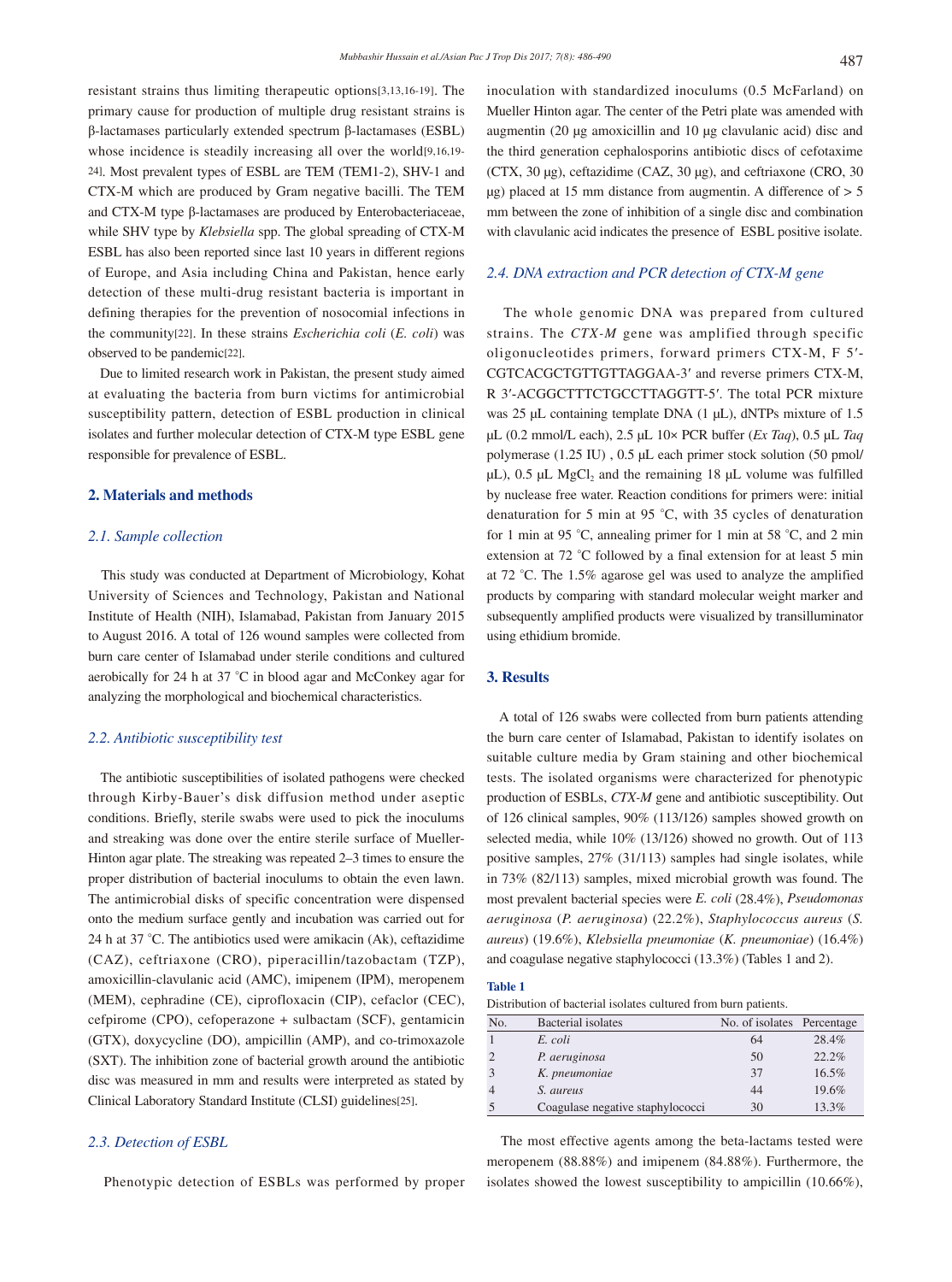followed by cephradine (17.77%) and cefaclor (20%). The isolates showed intermediate susceptibility to cefpirome (46.66%), ceftriaxone (49.77%), and ceftazidime (62.66%). When combination of beta-lactams was tested, 70.66% isolates showed susceptibility to cefoperazone + sulbactam,  $61.77\%$  to piperacillin + tazobactam, while 26.66% to amoxicillin together with clavulanic acid. Further, among aminoglycosides, 81.77% isolates were susceptible to amikacin, and 32% to gentamicin. Among fluoroquinolones, maximum activity against isolates was displayed by ciprofloxacin (37.77%). Co-trimoxazole and doxycycline demonstrated susceptibility of 18.66% and 30.66% respectively (Table 3). A total of 63 (28%) isolates were resistant to more than 3 antibiotics. The widespread multi-drug resistant isolates also exhibited resistance to co-trimoxazole and doxycycline, and fluoroquinolones.

#### **Table 2**

Biochemical characteristics of bacterial isolates.

| <b>Bacterial</b> isolates | Coagulase DNase Motility Indole Citrate Oxidase Catalase |                          |                          |                          |                          |   |  |
|---------------------------|----------------------------------------------------------|--------------------------|--------------------------|--------------------------|--------------------------|---|--|
|                           |                                                          |                          |                          |                          |                          |   |  |
| E. coli                   | $\overline{\phantom{a}}$                                 |                          |                          |                          | $\overline{\phantom{a}}$ |   |  |
| Klebsiella                |                                                          | $\overline{\phantom{a}}$ | ٠                        |                          |                          | ٠ |  |
| Pseudomonas               |                                                          |                          |                          | $\overline{\phantom{a}}$ |                          |   |  |
| Staphylococcus aureus     |                                                          |                          | $\overline{\phantom{a}}$ | $\overline{\phantom{a}}$ |                          |   |  |

#### **Table 3**

Susceptibility of bacterial isolates to antimicrobial agents  $(n = 225)$ .

| Antibiotic               | Resistant No. | <b>Intermediate</b> | Susceptible   |  |
|--------------------------|---------------|---------------------|---------------|--|
|                          | $(\%)$        | No. $(\%)$          | No. $(\%)$    |  |
| Ampicillin               | 189 (84.00%)  | $12(5.33\%)$        | $24(10.66\%)$ |  |
| Amoxicillin-clavulanate  | 147 (65.33%)  | 18 (8.00%)          | $60(26.66\%)$ |  |
| Cephradine               | 172 (76.44%)  | 13 (5.77%)          | 40 (17.77%)   |  |
| Cefaclor                 | 169 (75.11%)  | 11 (4.88%)          | 45 (20.00%)   |  |
| Ceftriaxone              | $90(40.00\%)$ | 23 (10.22%)         | 112 (49.77%)  |  |
| Ceftazidime              | 75 (33.33%)   | $9(4.00\%)$         | 141 (62.66%)  |  |
| Cefpirome                | 50 (22.22%)   | $6(2.66\%)$         | 105 (46.66%)  |  |
| Cefoperazone + sulbactam | 39 (17.33%)   | $27(12.00\%)$       | 159 (70.66%)  |  |
| Piperacillin-tazobactam  | 54 (24.00%)   | 32 (14.22%)         | 139 (61.77%)  |  |
| Meropenem                | 23 (10.22%)   | $3(1.33\%)$         | 200 (88.88%)  |  |
| Imipenem                 | 31 (13.77%)   | $3(1.33\%)$         | 191(84.88%)   |  |
| Gentamicin               | 136 (60.44%)  | 17(7.55%)           | 72 (32.00%)   |  |
| Ciprofloxacin            | 138 (61.33%)  | 2(0.88%)            | 85 (37.77%)   |  |
| Amikacin                 | 33 (14.66%)   | $8(3.55\%)$         | 184 (81.77%)  |  |
| Doxycycline              | 145 (64.44%)  | 11 (4.88%)          | 69 (30.66%)   |  |
| Co-trimoxazole           | 176 (78.22%)  | $7(3.11\%)$         | 42 (18.66%)   |  |

 In the present study, out of 225 isolates, 89 were found ESBL positive while 136 were ESBL negative. In 89 ESBL positive isolates, 59.55% showed susceptibility to aminoglycosides amikacin while 51.68% to combined antibiotics amoxillin-clavulanic acid. However, ESBL positive isolates were more resistant (28.08%) to amikacin (Table 4). Among all the antimicrobial agents tested, only ceftazidime and ceftriaxone showed less efficacy (12.35% and 15.73% susceptibility, respectively). Among fluoroquinolones levofloxacin also displayed better efficacy against ESBL isolates. In all 89 ESBL positive strains, susceptibility to levofloxacin was 47.19%. The susceptibility to imipenem was about three times higher in ESBL negative cases as compared to positive ones (61.02%

*v.s* 23.59%). Moreover, 41 ESBL positive isolates were susceptible to piperacillin-tazobactam and ciprofloxacin. *CTX-M* gene analysis of ESBL positive isolates showed that only 19% (17/89) produced *CTX-M* gene. Furthermore, molecular characterization of CTX-M, class A β-lactamase, which is active against cefotaxime, was carried out by PCR and it was observed that  $bla_{\text{CTX-M}}$  was prevalent in 19% isolates (Figure 1).

#### **Table 4**

Antibiotic susceptibility patterns of ESBL positive and negative isolates (*n* = 225).

| Antibiotic                  | ESBL positive $(n = 89)$  |                         | ESBL negative $(n = 136)$ |               |  |
|-----------------------------|---------------------------|-------------------------|---------------------------|---------------|--|
|                             | <b>Resistant</b>          | Sensitive               | Resistant                 | Sensitive No. |  |
|                             | No. $(\%)$                | No. $(\%)$              | No. $(\%)$                | $(\%)$        |  |
| Ceftriaxone                 |                           | 64 (71.91%) 14 (15.73%) | 51 (37.50%)               | 81 (59.55%)   |  |
| Ceftazidime                 | 67 (75.28%) 11 (12.35%)   |                         | 57 (41.91%)               | 75 (55.14%)   |  |
| Amikacin                    | 25 (28.08%) 53(59.55%)    |                         | 41 $(30.14\%)$            | 91 (66.91%)   |  |
| Ciprofloxacin               | 30 (33.70%) 41 (46.06%)   |                         | 41 (30.14%)               | 69 (50.73%)   |  |
| Amoxacillin-clavulanic acid | 32 (35.95%) 46 (51.68%)   |                         | 42 (30.88%)               | $92(67.64\%)$ |  |
| Levofloxacin                |                           | 36 (40.44%) 42 (47.19%) | 49 (36.02%)               | $77(56.16\%)$ |  |
| Tobramycin                  |                           | 57 (64.04%) 21 (23.59%) | 52 (38.23%)               | 72 (52.94%)   |  |
| Imipenem                    |                           | 54 (60.67%) 21 (23.59%) | 35 (25.73%)               | 83 (61.02%)   |  |
| Piperacillin-tazobactam     | $31(34.83\%)$ 41 (46.06%) |                         | 43(31.61%)                | 77 (56.61%)   |  |
|                             |                           |                         |                           |               |  |



Figure 1. Result of the amplified product on 1.5% gel. Lane 1: Ladder (100 kb); Lane 2: Positive control; Lane 3: Negative control; Lanes 4–6: Positive CTX-M sample showing band size around 540 bp.

#### **4. Discussion**

 Burn wound infections are globally considered as life threatening due to high morbidity and mortality. Further, multi-drug resistance due to long time hospitalization, contaminated environment and high ESBL production rate by Enterobacteriaceae is challenging for treatment, thus identification of microorganism from burn wounds and their local susceptibility patterns can provide guidance for empiric antimicrobial therapy. In the present study, presence of multiple isolates from 126 samples was observed.

 Gram negative organisms have been recognized as dominant pathogen in burn patients[18,26-28] and among these, the most frequent species were *Klebsiella*, *E. coli*, *Pseudomonas* and *Proteus*[1,4,10]. However, other Gram negative isolates like *Acinetobacter* may also be found in burn wounds[1,5,29]. In the present study, *E. coli* (28.4%) was the most prevalent bacterial species as similar to other reports[13] followed by *P. aeruginosa* (22.2%), *S. aureus* (19.6%), *K. pneumoniae* (16.4%), and coagulase-negative staphylococci (13.3%) (Tables 1 and 2). However, *P. aeruginosa* as the most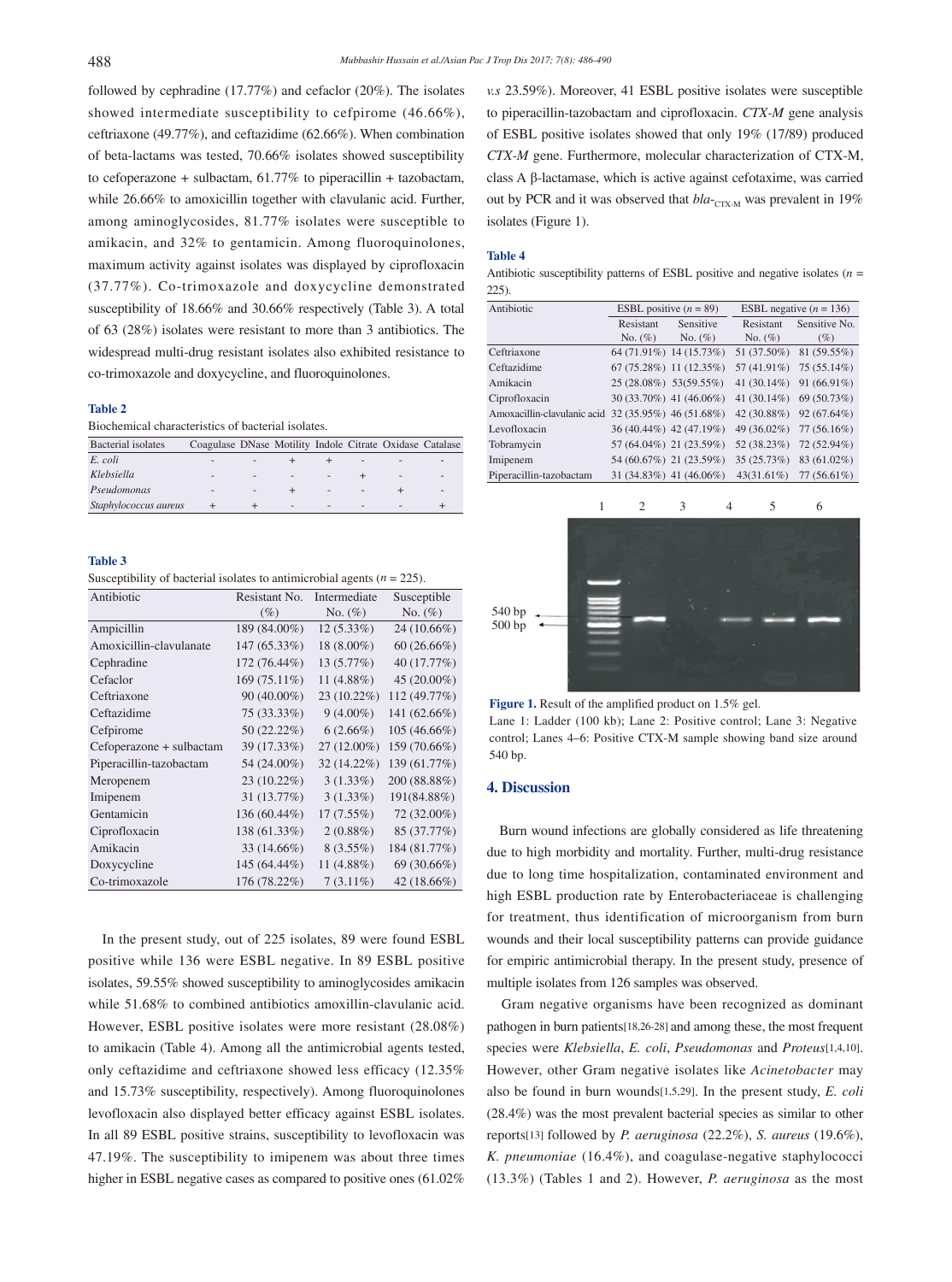prevalent species (37%) followed by *K. pneumoniae* (15%) and *S. aureus* (12%) has been reported in other studies[1,5]; the prevalence of *P. aeruginosa* in the present study was comparable to that in the previous report[5]. Moreover, *S. aureus* (25%) followed by *P. aeruginosa* (13%) and coagulase-negative staphylococci (9%) were found in another report[7]. This may be due to continuous altering pattern of bacterial isolates in burn wound.

 The antibiotic susceptibility patterns revealed that the most potent antimicrobial agents were meropenem and imipenem with 88.88% and 84.88% susceptibility which resembles to the findings of previous literature[19,30]. Similarly, high activity of aminoglycosides has been investigated[19,31] and in the current study amikacin showed high susceptibility (81.77%) against the isolates. While the data revealed that the isolates showed high resistance to ampicillin (84%), and in the previous studies conducted in Pakistan, isolates were highly resistant to penicillin<sup>[19,32,33]</sup>. Moreover, 39.5% (89/225) isolates were ESBL positive while remaining 60.5% (136/225) were ESBL negative and high susceptibility was observed in ESBL negative isolates (Table 4), which is similar to the finding of other works[19,32].

 The persistent use of antibiotics due to increased selection pressure in hospitals often leads to MDR microorganisms and we found that 28% isolates were resistant to three or more antibiotics, which was practically the same as that previously reported[34]. However, higher percentage of MDR microorganisms (upto 73%) has also been reported[34]. Moreover, the period of hospitalization, hygienic conditions and drinking water quality also propagate MDR microbes as it has been reported that short-time stay of burn patients in hospital (7 days) led to 10% colonization of microbes while longtime stay (50 days) increased colonization up to 90%[35]. Another study reported that poor hygienic conditions such as contaminated drinking water promote Enterobacteriaceae strains circulation leading to MDR[21].

 In routine laboratory tests, ESBLs are usually detected phenotypically; however, genotypic confirmation is essential for epidemiological studies in hospitals, and in the present study *CTX-M* gene was predominantly found in *E. coli* and *Klebsiella* spp. Similar finding has already been reported that all strains of *E. coli* had *CTX-M* gene[21]. It has also been documented that clinical isolates of *E. coli* and *Klebsiella* spp. are resistant to many antibiotics such as aminoglycosides, cotrimoxazole and ciprofloxacin, but none of the resistance was displayed to carbapenem[21,36], which was generated due to CTX-M enzyme production. Piperacillin-tazobactam antibiotics combination exhibited even more susceptibility against CTX-M-producing isolates. The isolate in the UK produces an OXA-1 β-lactamase, resulting in resistance to multiple or combinations of antibiotics[34].

 Furthermore, molecular characterization of CTX-M, class A β-lactamase, which is active against cefotaxime, was carried out by PCR and it was observed that  $bla_{\text{CTX-M}}$  was prevalent in 19% isolates (Figure 1). However, this prevalence was comparatively

higher than that in previous report (19% *v.s* 2.3%)[18]. We believed that, the emergence of *CTX-M* gene conferred antibiotic resistance in microbes. The CTX-M emergence from Pakistan is frightening; therefore further studies are required for molecular epidemiology of CTX-M type ESBLs.

 The increasing resistance to antibiotics among burn isolates is a matter of concern, as there is limited treatment against multi drug resistance. The *CTX-M* gene is a new emerging gene for beta lactamase resistance from burn patients in Pakistan. In Pakistan, there is a great need for genotypic characterization of responsible gene. Furthermore, considering variety of burn isolates, regular microbiological surveillance and their antimicrobial resistance pattern will help us in properly formulating antibiotic therapy and reducing mortality from septic infections.

#### **Conflict of interest statement**

We declare that we have no conflict of interest.

#### **Acknowledgments**

 We are thankful to National Institute of Health (NIH), Islamabad, Pakistan and Department of Microbiology, Kohat University of Science and Technology for providing funds to carry out the project.

#### **References**

- [1] Singh NP, Rani M, Gupta K, Sagar T, Kaur IR. Changing trends in antimicrobial susceptibility pattern of bacterial isolates in a burn unit. *Burns* 2017; **43**(5): 1083-7.
- [2] Lee HG, Jang J, Choi JE, Chung DC, Han JW, Woo H, et al. Blood stream infections in patients in the burn intensive care unit. *Infect Chemother* 2013; **45**(2): 194-201.
- [3] Dawra R, Sharma R, Bachhiwal R, Vyas A. High incidence of multidrug resistant *Pseudomonas aeruginosa* isolated from infected burn wounds in a tertiary hospital. *Int J Curr Microbiol Appl Sci* 2017; **6**(2): 1134-9.
- [4] Perween N, Prakash SK, Aggarwal P, Gupta LM. Nosocomial burn wound infections due to non-fermenting Gram negative bacteria: our experiences from a tertiary care center in North India. *Ann Path Lab Med* 2016; **3**(5): 415-20.
- [5] Mehta S, Singh K, Sawhney N, Singh VA, Goyal S. Time related changes in pathogenic bacterial patterns in burn wound infections and their antibiotic sensitivity traits. *Bangladesh J Med Sci* 2017; **16**(2): 295- 301.
- [6] Gonzalez MR, Fleuchot B, Lauciello L, Jafari P, Applegate LA, Raffoul W, et al. Effect of human burn wound exudate on *Pseudomonas aeruginosa* virulence. *mSphere* 2016; **1**(2): e00111-15.
- [7] Dimuzio EE, Healy DP, Durkee P, Neely AN, Kagan RJ. Trends in bacterial wound isolates and antimicrobial susceptibility in a pediatric burn hospital. *J Burn Care Res* 2014; **35**(5): 304-11.
- [8] Heidari H, Emaneini M, Dabiri H, Jabalameli F. Virulence factors,